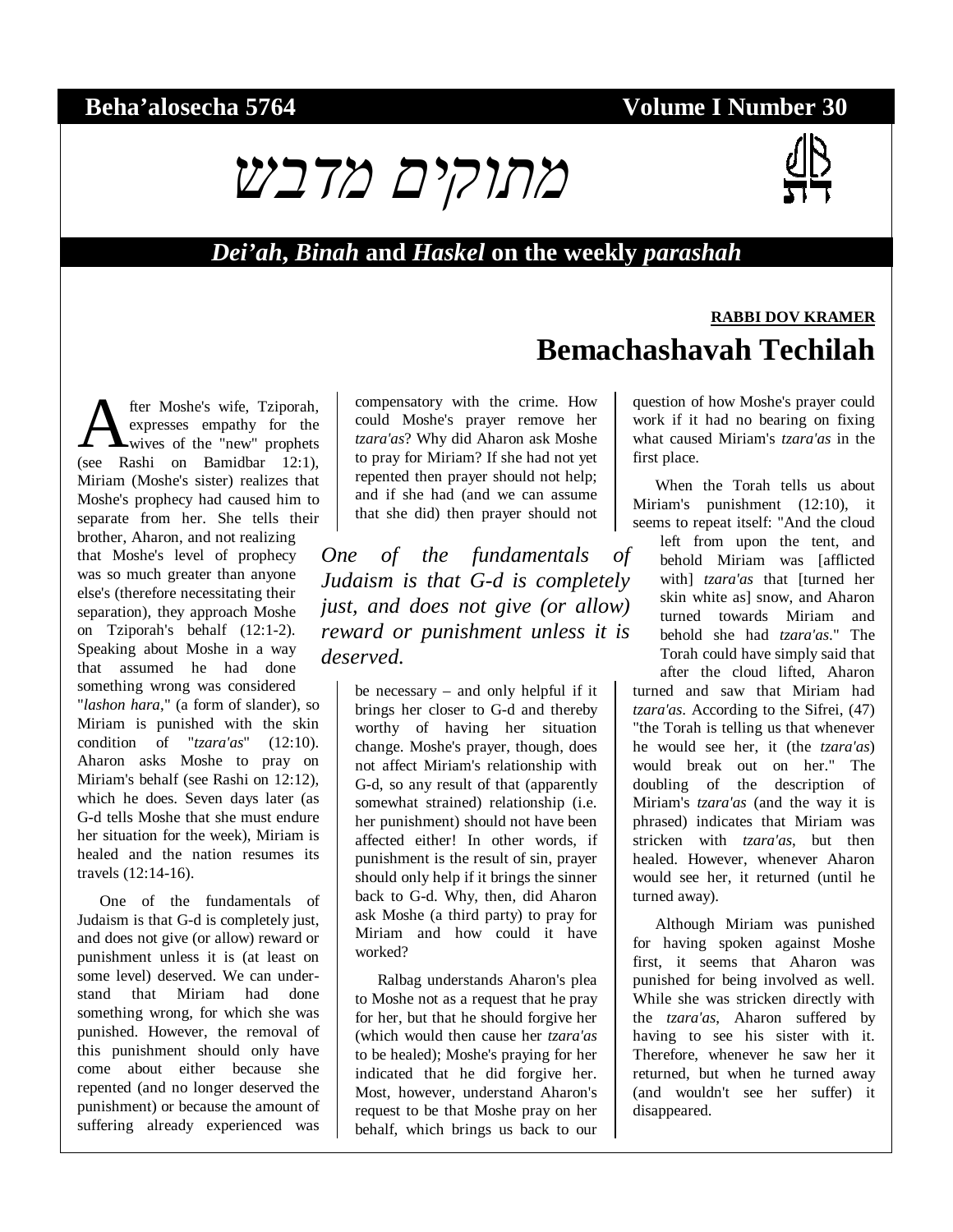What about Moshe though? Would not he also suffer seeing his sister with *tzara'as*? He may not have realized at first what had happened to her, and this is what Aharon was trying to get across to him: "Moshe do you not see our sister suffering? How can you just stand by and not try to help her?" Once Moshe realized what she was experiencing, he cried out to G-d (as the Ibn Ezra points out, the word used, "*vayitzak*," indicates that Moshe was in pain because of his sister's suffering). Aharon may have deserved to be punished, but Moshe did not.

Moshe's prayer was effective because of how Miriam's affliction affected him, even if it (the prayer) had no effect on Miriam's relationship

ast week's *parashah* opens with the command "*Naso es rosh* – raise the head" ast week's *parashah* ope<br>with the command "Naso<br>rosh – raise the hea<br>(Bamidbar 4:22), telling Moshe and Aharon to count the clan of Gershom. This is a strange choice of terms. Significantly, the stress is not being placed on counting the *Levi'im* as much as giving each person a sense of his importance and his role, the wherewithal and self-confidence to play his part.

Perhaps the choice of term, *naso*, is to add meaning to the title "*nasi*". The trailing half of the *parashah* speaks of the offerings of the *Nesi'im*, the leaders of each tribe excluding Levi, whose title comes from the same root. Each *nasi* brought the exact same offering, and yet each *korban* is spelled out individually. Why? Does not the Torah eschew redundancy?

The Ramban<sup>1</sup> explains that each *korban* was in fact unique. Even though the items offered were identical, the intent behind the *korban* was specific to that *nasi*'s tribe's talents and history. To Nachshon, the *nasi* of Yehudah, the silver platter was for its gematria (*ke'aras kesef*), 930, equaling the words "*Adam haRishon*", it

weighed 130 *shekel* to equal the number of his children. To Nesan'el ben Tzu'ar of Yissachar, the offering was about Torah study.

*The* nasi *leads by finding his tribe's role as part of the Jewish people, the individual's place within the greater mission; and then motivating and inspiring people to fill their potential.* 

> The platter refers to bread, the *ke'aros* that hold up the showbread on the table within the *Mishkan*. The bread, in turn, was a symbol for Torah in his eyes. Etc…

> The *parashah* describes the role of *nasi* as being more than merely leader in two ways: First, it is his job to be *nosei*, to lift up, each of their people into their roles. The second is to match each person with his own task. The *nasi* leads by finding his tribe's role as part of the Jewish people, the individual's place within the greater mission; and then motivating and inspiring people to fill their potential.

> The Mechilta connects the *mitzvah* of lighting the *menorah*, given at the beginning of this week's *parashah* to the offerings of the *nesi'im*. The *midrash* tells us that Aharon was distressed. His role included leading the *Levi'im* as

#### **2** *Mesukim Midevash*

with G-d. G-d answered Moshe in order to limit Moshe's suffering; not because Miriam no longer deserved to suffer thanks to Moshe's prayers.

May our prayers bring us closer to G-d, allowing us to deserve having them answered.

#### **RABBI MICHA BERGER Bakeish Shalom**

their *nasi*. The other *nesi'im* had an opportunity to participate in the consecration of the *Mishkan*, but Aharon did not.  $Rashi<sup>2</sup>$ , quoting the

Mechilta, explains that the *mitzvah* of lighting the *mitzvah* of lighting the *menorah* was a response; Aharon may have not had the opportunity of the initial consecration, but he and his descendents would consecrate it daily.

This week's *parashah* again utilizes a unique turn of phrase. Hashem tells Moshe to instruct Aharon "*Beha'alosecha es haneiros* – when you cause the lamps to go up" (Bamidbar 8:2). "*Beha'alosecha*" is another unique choice of verb. When talking about lighting the *menorah*, would it not be more natural to say *behadlikecha* – when you light the lamps? One of the explanations Rashi<sup>3</sup> offers for this strange terminology is that it refers to a law about how the menorah is lit. One may not light the menorah directly, by letting a fire touch the wick. Instead the *kohein* holds a fire close to the lamp, not touching it, and the wick bursts into its own flame from the heat.

2 Bamidbar 8:2

 $3$  Ad loc.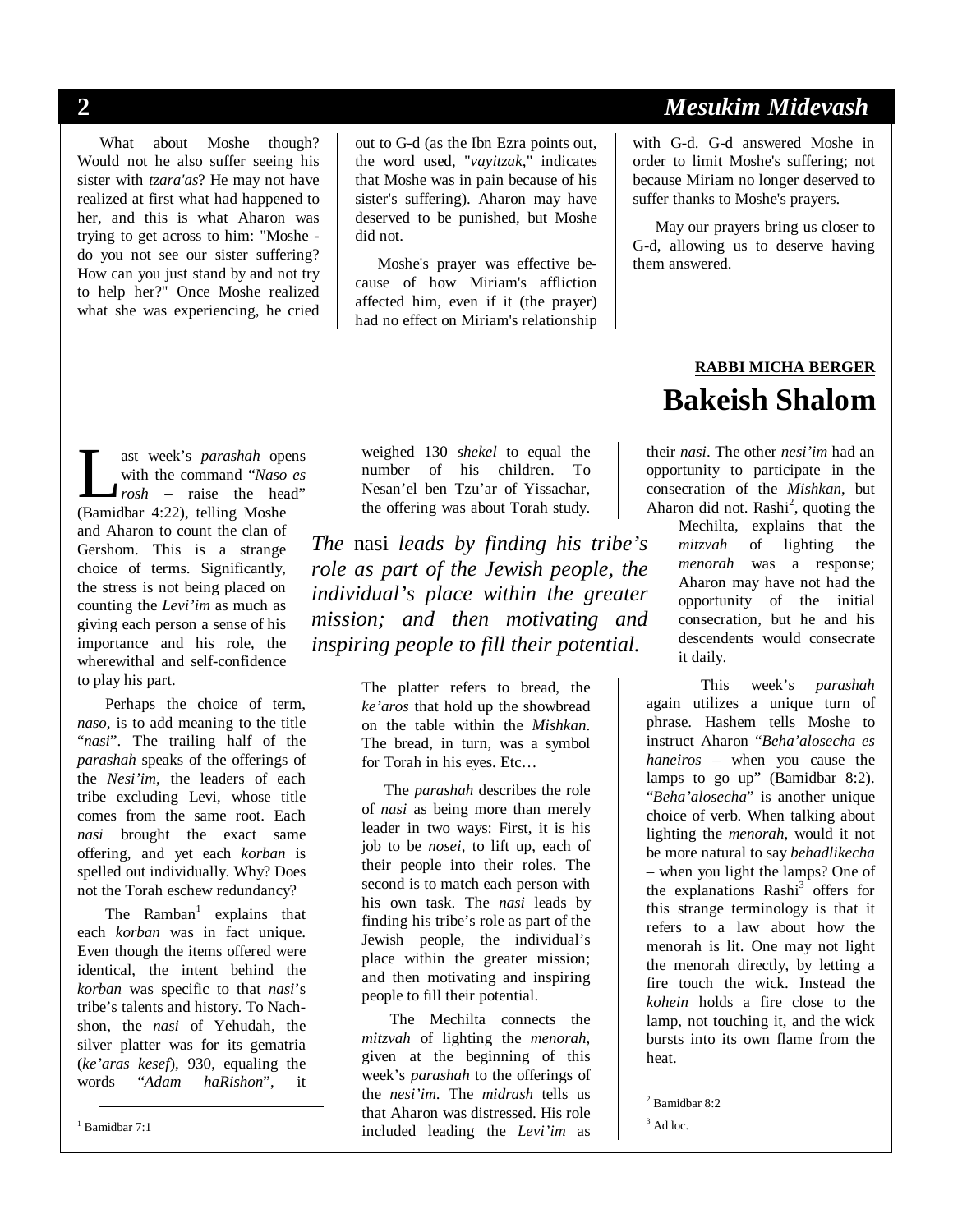#### *Mesukim Midevash* **3**

In a sense, it reiterates the point made by "*naso es rosh*". The notion of inspiring, rather the coercing obedience.

And in fact, the *mitzvah* continues the second element of being a *nasi* as well. The verse continues, "… in the direction of the face of the *menorah* you shall light the lamps." The *menorah*'s seven lamps parallel the seven wisdoms, the middle, Torah. The wisdoms branch out from Torah, and the *kohein* is mandated to light them so that they all face and serve Torah. Our differences in knowledge and talent are not suppressed. Quite to the contrary, each person is called upon to serve Hashem using those unique abilities.

Rav Hirsch finds within tzitzis something to remind us of this idea. The gemara says that the ideal tzitzis should be  $1/3^{rd}$ bound, and 2/3 free strings. To Rav Hirsch, this represents a life channeled and guided by Torah, one of self-restraint. "Each human potential is given the chance to develop freely; it is only restrained by the bond of the bundle in order

that … it may be realized in all the more freedom and equality."<sup>4</sup>

Hashem chose Aharon and his descendants to serve Him as *kohanim*. It seems strange. If anyone should be chosen to be the first *kohein* should it not be Moshe? Was he not the quintessential *eved Hashem* – the greatest servant of the Almighty?

The Gemara attributes to Moshe the attitude of "let the law uproot mountains." He lived to the ideal, teaching by setting an example of what man can become. He was able

*Moshe lived to the ideal, teaching by setting an example of what man can become. He was able to separate himself from everything earthly, and single-mindedly pursue the higher ideal.* 

> to separate himself from everything earthly, and single-mindedly pursue the higher ideal. Moshe begins his final speech to his people with the words "Hear O skies and I shall speak; listen O earth to the words of

4 Collected Writings, vol. III p. 124

here is a *halachah* specific to one verse of Ashrei. Most lines, if said without *kavanah*, need not be repeated. However, if the 16<sup>th</sup> *pasuk*, "*Posei'ach…*" is said unthinkingly, one must return to that point.<sup>1</sup> For most cases where we need to have *kavanah* we rule that today, when proper concentration is likely to elude us even the second time around, we do not repeat the  $\prod_{n\neq n}$ 

1 Shulchan Aruch, *Orach Chaim* 51:7

phrase.<sup>2</sup> In this case, however, the *Ba'eir Heitev* makes a point of saying that one is required to repeat the verse. $3$ 

"*Posei'ach es yadecha* – You open Your Hand…" The word *posei'ach* is in the present tense, not the imperative. This verse is not a request that Hashem open His Hand, but rather a praise of Him,

my mouth." (Devarim 32:1) Rashi comments that Moshe had to use a stronger language in speaking to the earth, as he was a man who was more heavenly than earthly. He was further from the earth, so his call for it to listen had to be more forceful. Moshe stands as a goal to strive for, as an ideal beyond and above the masses.

In contrast, Hillel enjoins us to learn from Aharon, whom he describes as a "lover of peace and a pursuer of peace. A lover of people and brought them close to Torah."

(Mishnah Avos 1:12) Aharon represents a different kind of teacher, one who is part of the people, and works from within the community.

Society requires Moshe's ideals to which we can aspire. As it says in Tanna Devei Eliyahu (25), "Therefore, I say that every member of the Jewish

people is obligated to say, "When will my deeds reach the level of those of my forefathers, Avraham, Yitzchak and Ya'akov?'" But the role of *kohein* is to be an Aharon, inspiring us upward – each in our own way – from within.

### **RABBI MICHA BERGER Sefasai Tiftach**

acknowledging that He already and constantly opens it for us.

One could take the opening of the hand as an act of giving. However, this is not entirely consistent with the word "*Yadecha*". Since Hashem is kind, the word "*Yemincha*", specifying "Your right [Hand]" is used for giving. *"Yadecha*", without specifying which hand, implies restraint. The notion of *chessed* as being on the right and *gevurah*, restraint, on the left is fundamental to Kaballah. This is the reason for such customs as

 <sup>2</sup> Ibid *siman* 101

<sup>3</sup> Ad loc 51, *se'if katan* 5